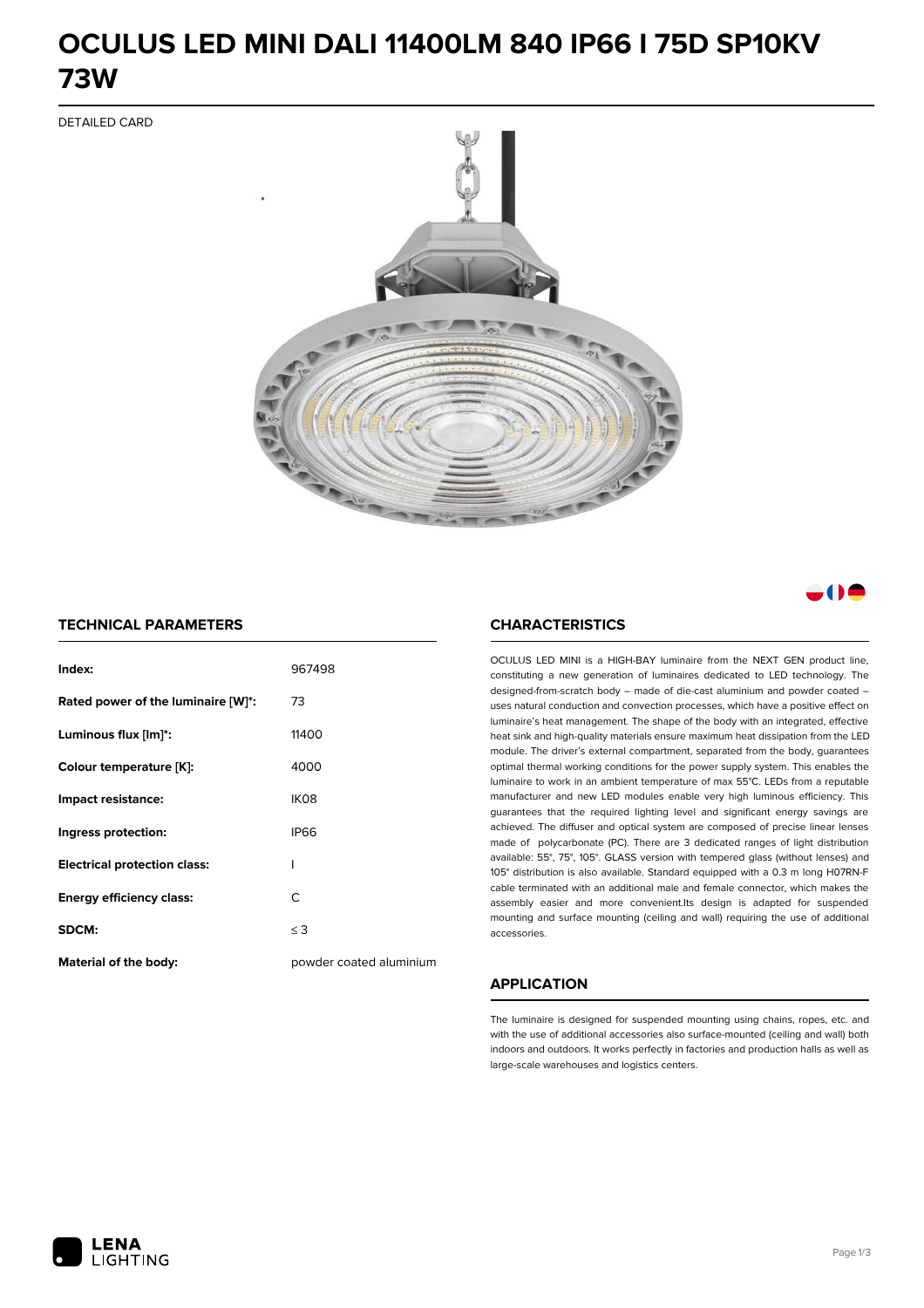# **OCULUS LED MINI DALI 11400LM 840 IP66 I 75D SP10KV 73W**

DETAILED CARD

### **TECHNICAL PARAMETERS TABLE**

| Index:                              | 967498                  | Impact resistance:                | IK08                                                               |
|-------------------------------------|-------------------------|-----------------------------------|--------------------------------------------------------------------|
| Light source:                       | LED                     | Ingress protection:               | <b>IP66</b>                                                        |
| Nominal power [W]:                  | 73                      | <b>Mounting version:</b>          | surface, suspended                                                 |
| Rated power of the luminaire [W]:   | 73                      | Cable length [m]:                 | 0.30                                                               |
| Supply voltage [V]:                 | $220 - 240$             | Dimensions of single box [mm]:    | 140/350/350                                                        |
| Frequency [Hz]:                     | $50 - 60$               | Net weight of the luminaire [kg]: | 2.330                                                              |
| Luminous flux [lm]:                 | 11400                   | <b>Warranty [years]:</b>          | 5                                                                  |
| Luminous efficacy [lm/W]:           | 156                     | AC voltage range [V]:             | $198 - 264$                                                        |
| <b>Energy efficiency class:</b>     | $\mathsf{C}$            | DC voltage range [V]:             | $170 - 280$                                                        |
| <b>Electrical protection class:</b> | П                       | <b>DIMM DALI:</b>                 | yes                                                                |
| Colour temperature [K]:             | 4000                    | LED lifespan L70B50 [h]:          | 107000                                                             |
| Colour rendering index:             | >80                     | LED lifespan L80B20 [h]:          | 65000                                                              |
| SDCM:                               | $\leq$ 3                | LED lifespan L90B10 [h]:          | 32000                                                              |
| Power factor:                       | 0.98                    | Working temperature [°C]:         | from $-25$ to $+55$                                                |
| Beam angle [°]:                     | 75                      | Category type:                    | high-bay and low-bay                                               |
| Surge protection [kV]:              | 10                      | Photobiological safety:           | Risk Group 1 (no photobiological<br>hazard under normal behavioral |
| <b>Diffuser material:</b>           | <b>PC</b>               |                                   | limitation)                                                        |
| Diffuser type:                      | transparent             | <b>ETIM class:</b>                | EC001716                                                           |
| Diffuser colour:                    | transparent             | The number of implement units:    | 1                                                                  |
| Material of the body:               | powder coated aluminium | <b>Warranty [years]:</b>          | 5                                                                  |
| Colour of the body:                 | grey                    | <b>CE</b> certificate:            | 01/2021                                                            |
| Dimensions (H/W/T/S) [mm]:          | 107/320                 | <b>PZH</b> certificate:           | B-BK-60212-0481/21                                                 |
|                                     |                         | Manual:                           | <b>Download PDF</b>                                                |

### **LIGHT CURVES**